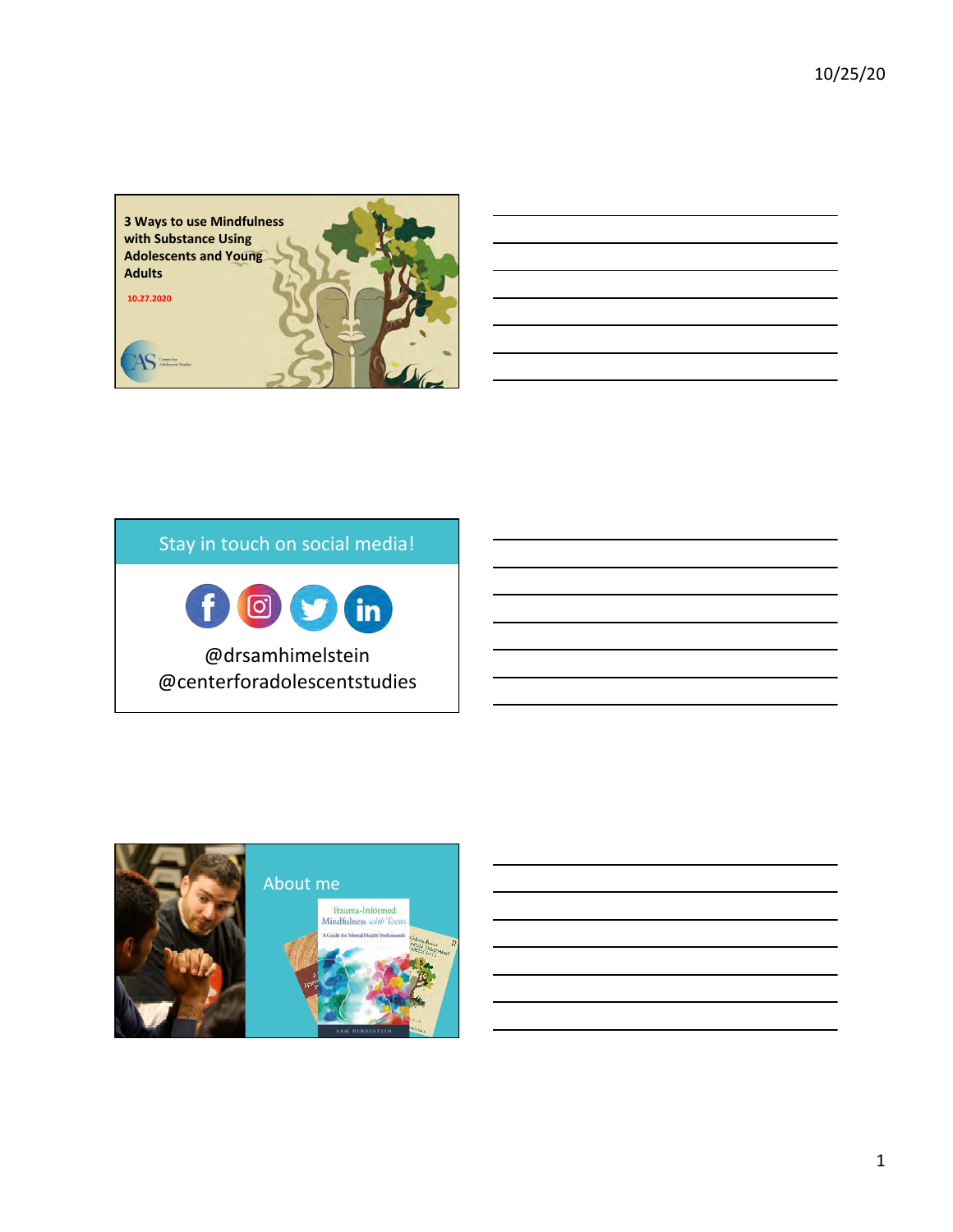### **Today's Outline**

- What is mindfulness?<br>• 3 pragmatic ways to incorporate
- 
- 
- mindfulness<br>• Limited Q&A<br>• MBSAT Curriculum Certification<br>• How to get your certificate from<br>this webinar

Disclaimer: *I'll move fast but this WILL be*<br>*recorded* 





# 3 Mindfulness Myths

### **"I can't practice mindfulness because…"**

- 1. "I can't calm down."
- 2. "I can't clear my thoughts."
- 3. "Meditation is the only way to practice mindfulness"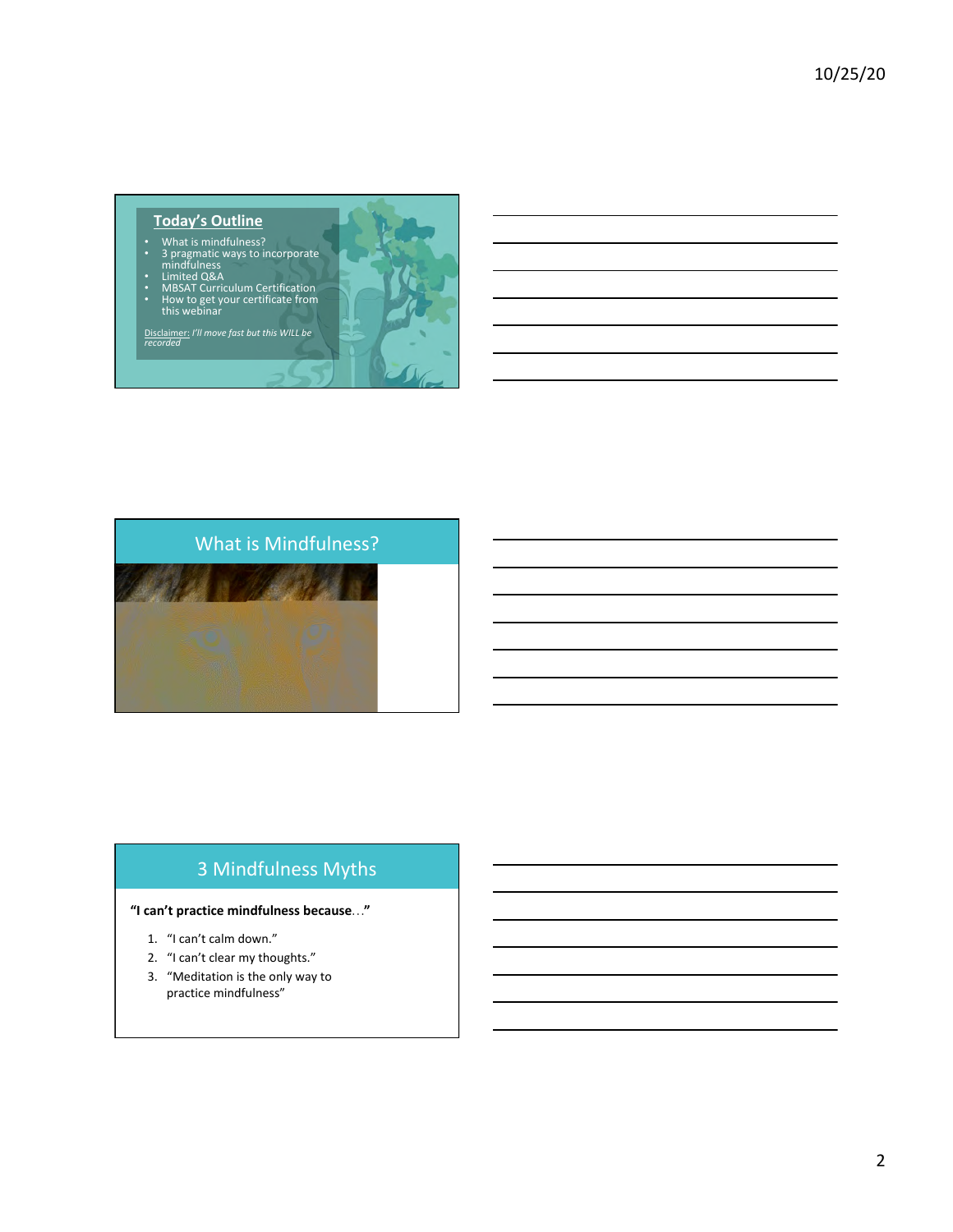



# 3 Steps for Mindful Breathing

- Step 1: Set the right intention: Develop equanimity
- Step 2: Choose an "anchor"
- Step 3: Remember basic instruction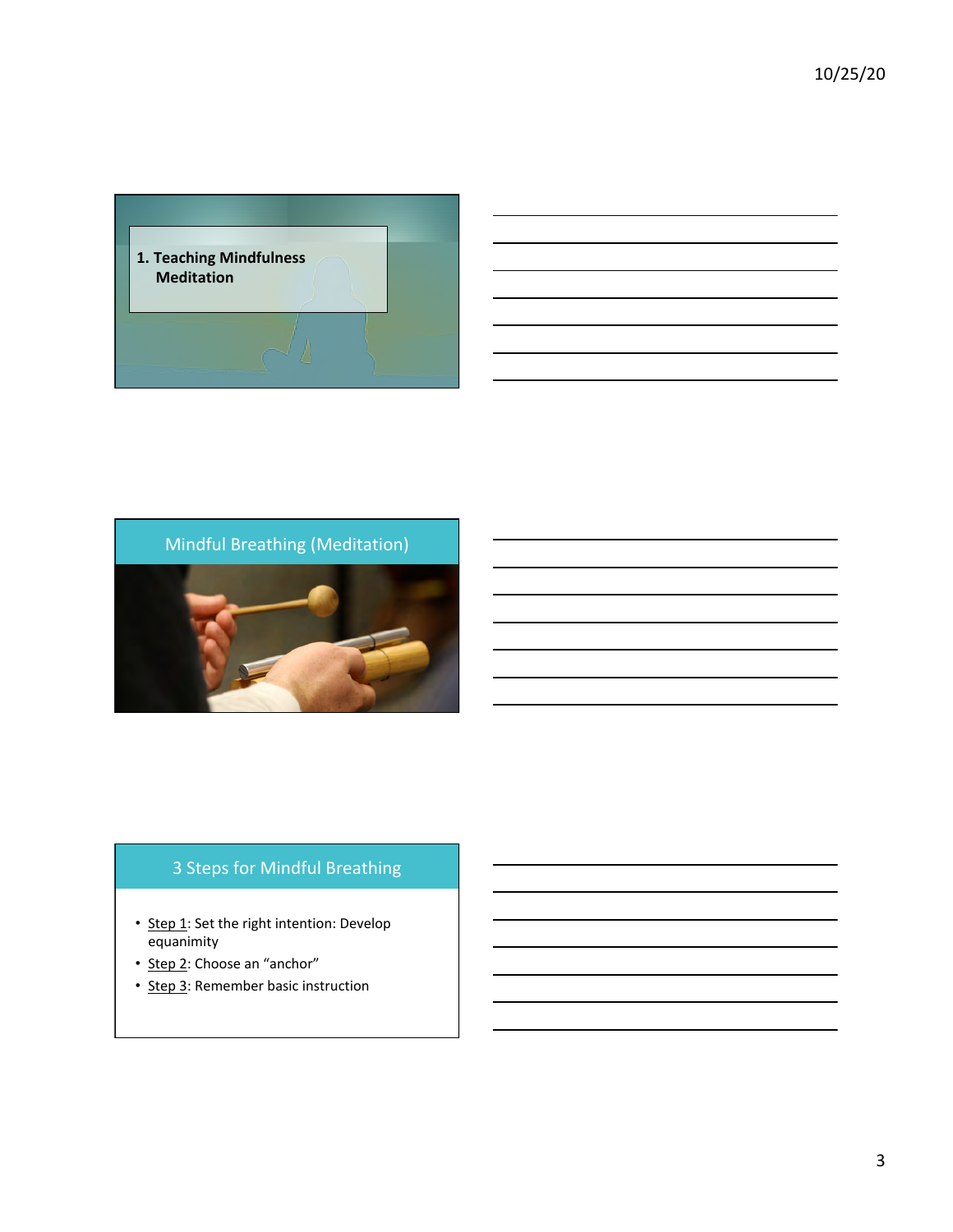# Tips for Teaching Mindful Meditation

- Don't push "meditation logistics"
- $\bullet$  Use inviting language
- Offer "outs" to empower choicefulness
- Predictability for trauma-informed care (i.e., "we're about half-way done," "just another minute to go...")
- Start with short moments of practice, and lengthen
- over time
- Start with techniques that are tangible, easy to understand, and less abstract



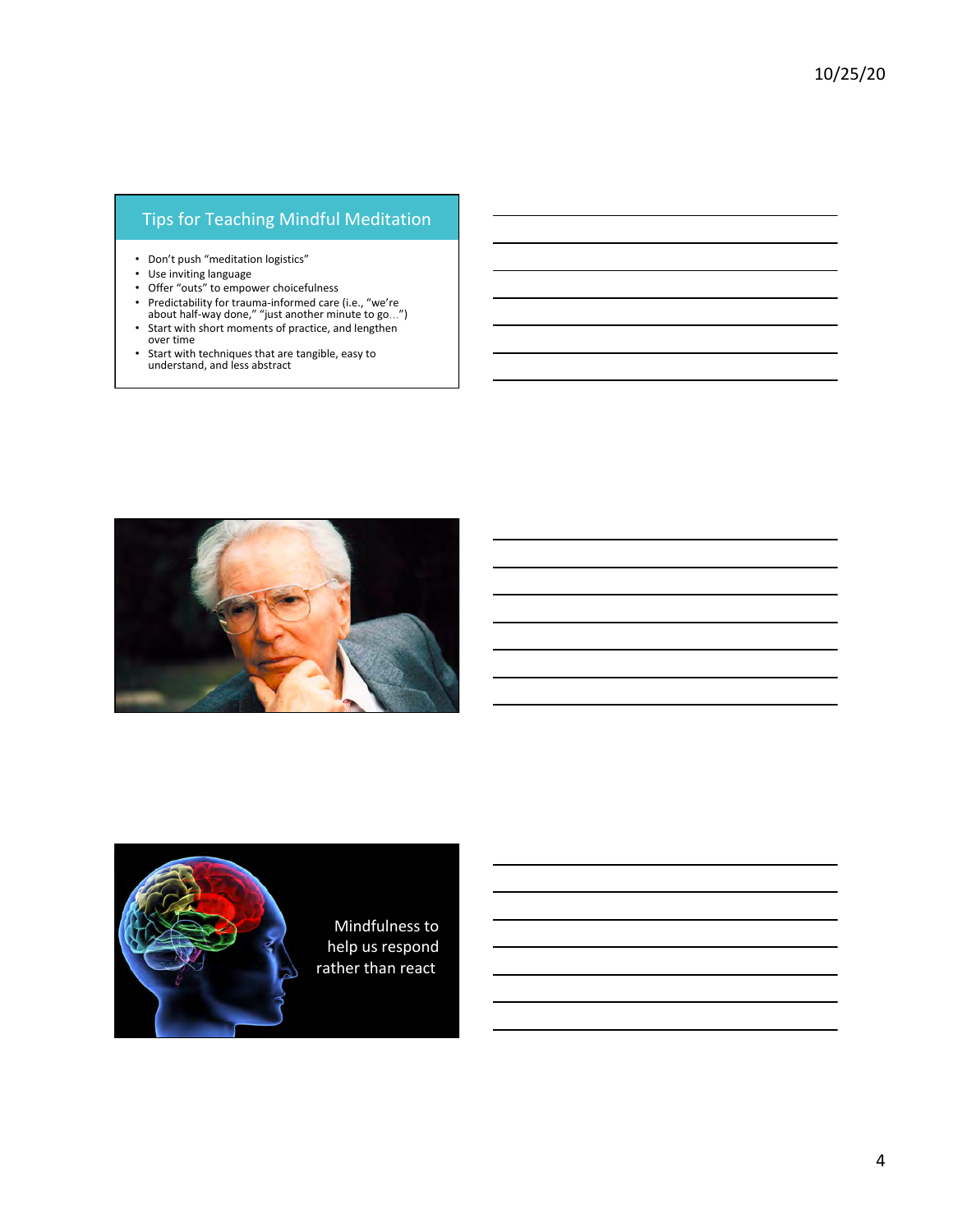

|  |  | ___                                                                                     |
|--|--|-----------------------------------------------------------------------------------------|
|  |  |                                                                                         |
|  |  | $\mathcal{L}^{\text{max}}_{\text{max}}$ , where $\mathcal{L}^{\text{max}}_{\text{max}}$ |
|  |  |                                                                                         |
|  |  |                                                                                         |
|  |  |                                                                                         |
|  |  |                                                                                         |



# The Mindful Check-In

• Step 1: Pause, take a breath, observe have your experience

• Step 2: Verbalize how you feel

Tip: Try to avoid "fine," "okay," "cool," "good," etc.

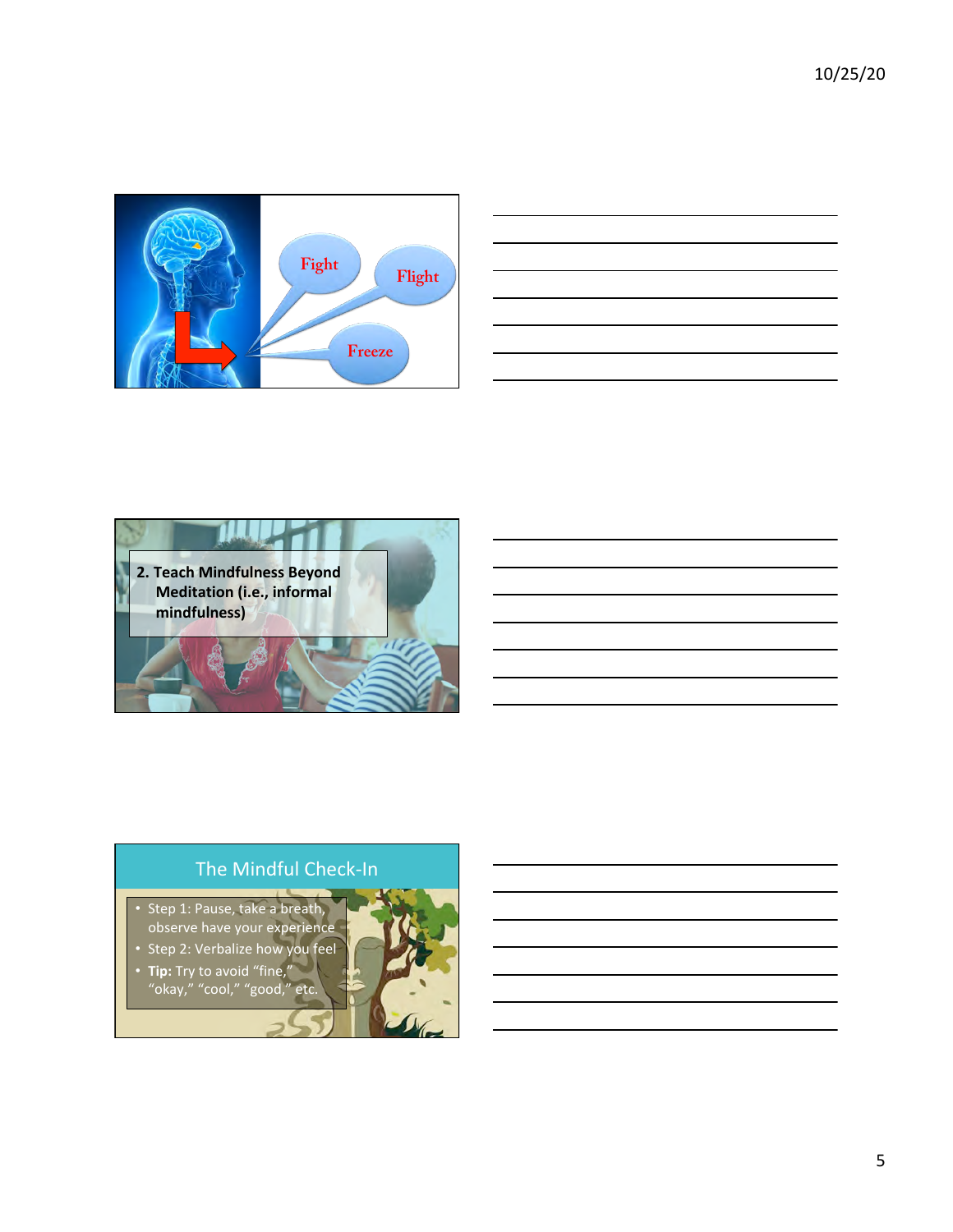10/25/20 





<u> 1980 - Johann Barbara, martxa amerikan per</u> <u> 1989 - Johann Barn, mars eta bainar e</u>

| <b>Mindfulness-Based Acronyms</b> |  |  |  |  |
|-----------------------------------|--|--|--|--|
| "TAP- $In$ "                      |  |  |  |  |
|                                   |  |  |  |  |

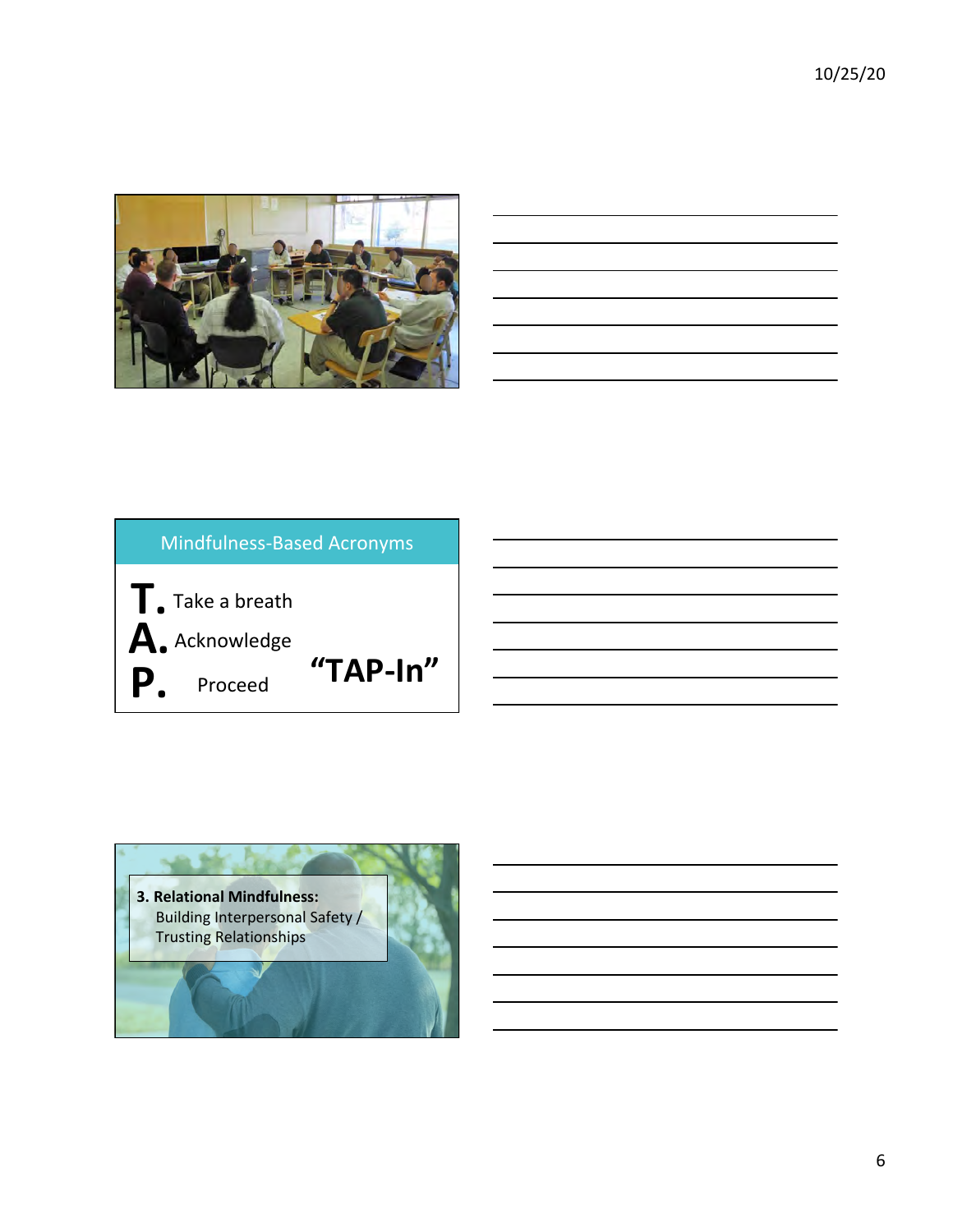### The "Bedrock" of the work, whether your just starting out or have been in the field 25 years...

I am the Executive Direction of a organization that brings trauma-informed, mindfulness-based, social<br>emotional learning curriculum to schools in a large urban school district. I have over 25 years of<br>experience working wi



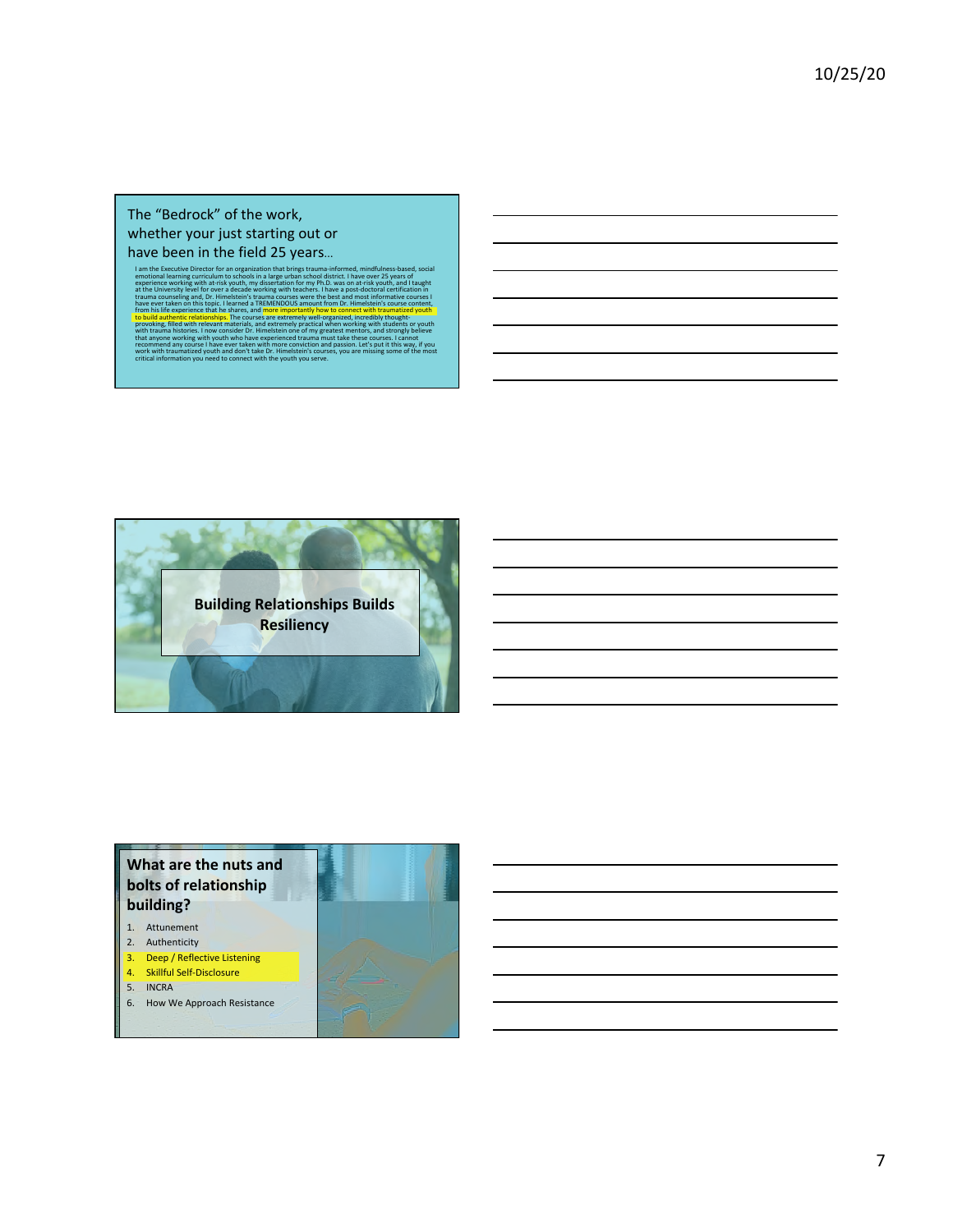10/25/20 

### **1) Deep / Reflective Listening**

*"Deep listening is the type of listening that can help relieve the suffering of the*  other person. You can call it *compassionate listening. You listen with*  only one purpose. Help him or her empty his or her heart..."





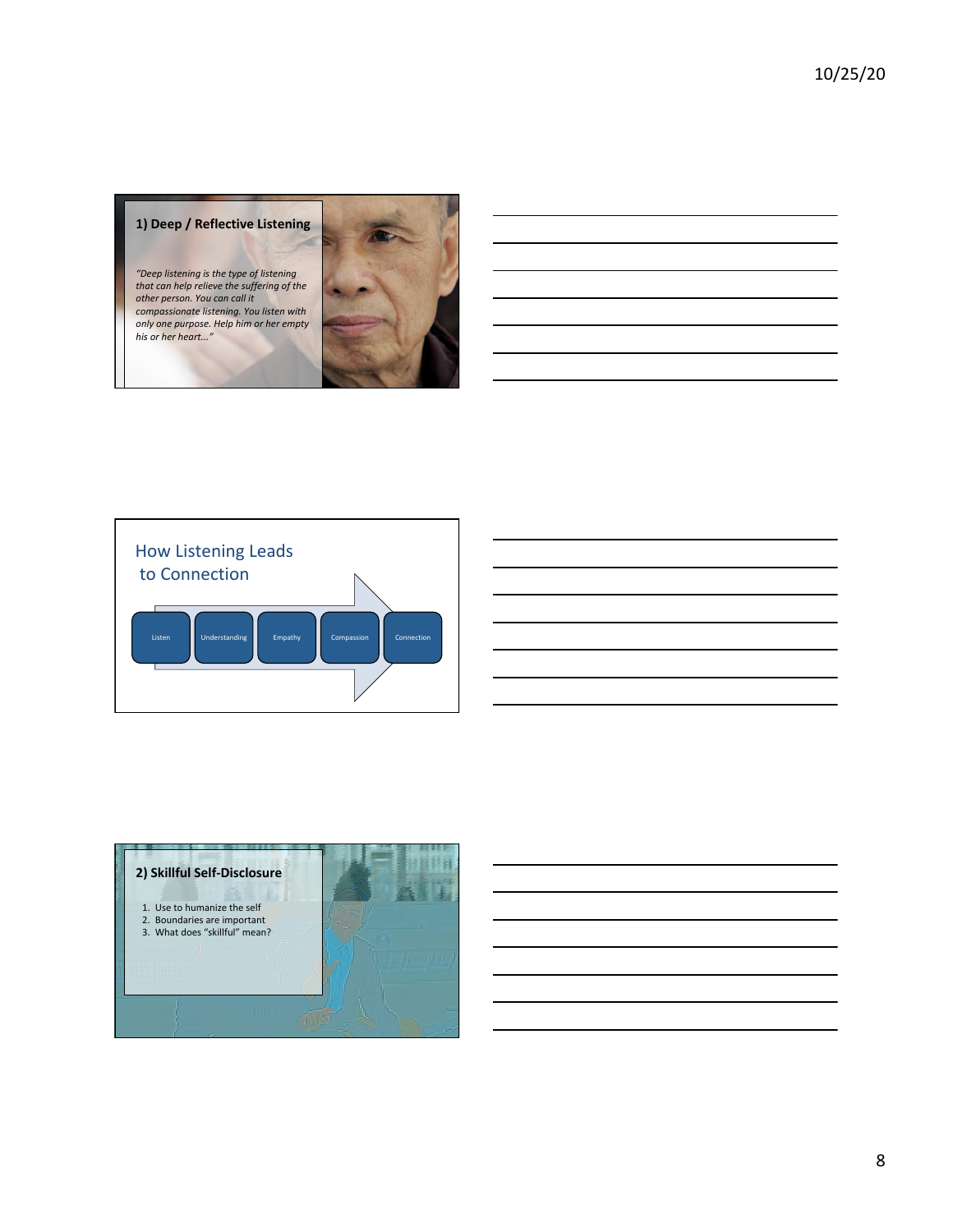10/25/20 

What's the question you WILL get asked in working with substance using adolescents and young adults at some point in your career?





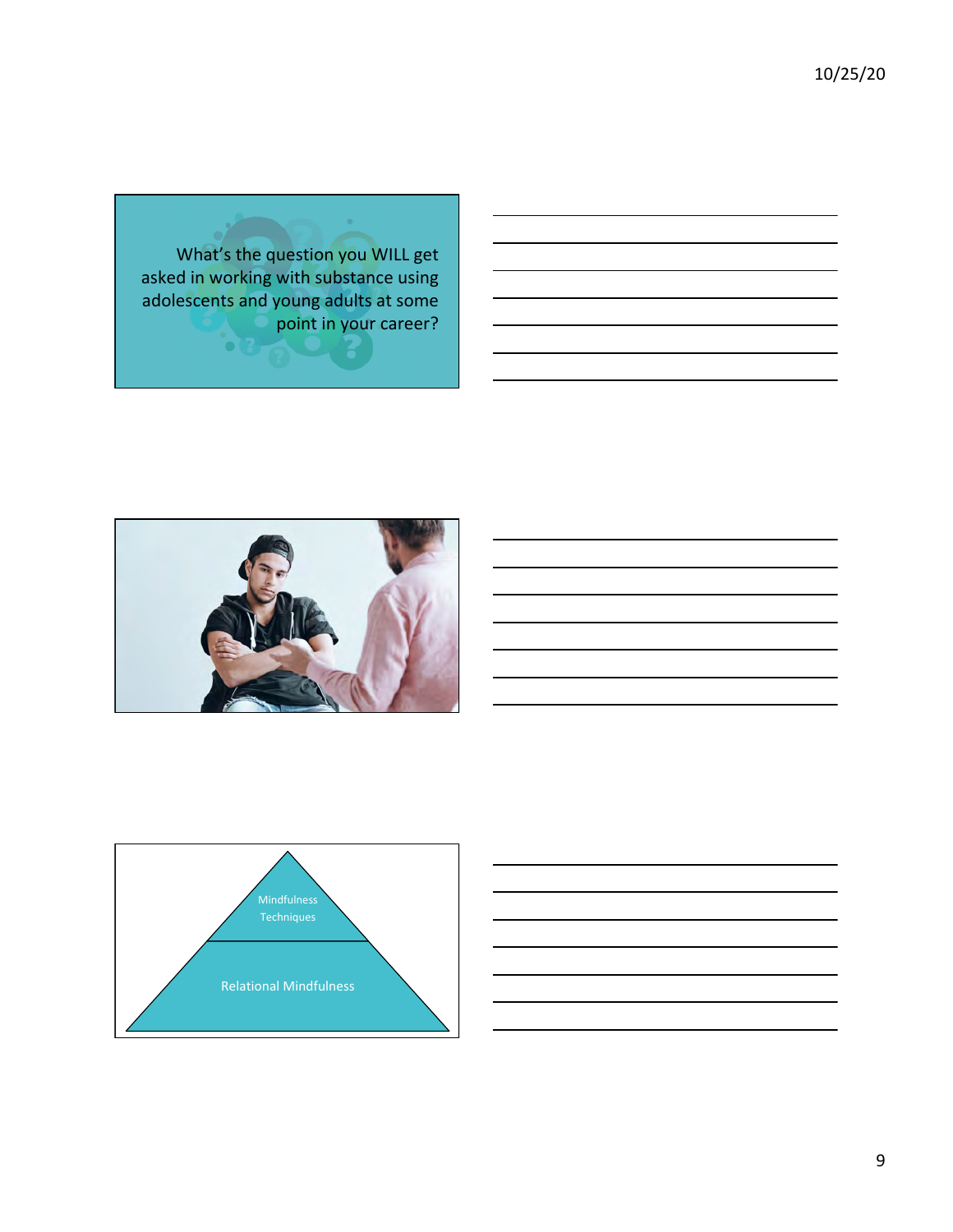### **The Importance of Self-Care**

*Prevent…* 

- Burnout • Compassion Fatigue
- Vicarious Trauma

### *Facilitate…*

- Personal Growth • Improve Skillsets
- Happy and purpose life



## Review:

- Mindfulness defined (lion mind)
- 1) Teaching mindfulness meditation
- 2) Mindfulness beyond meditation
- 3) Relational mindfulness

# Q&A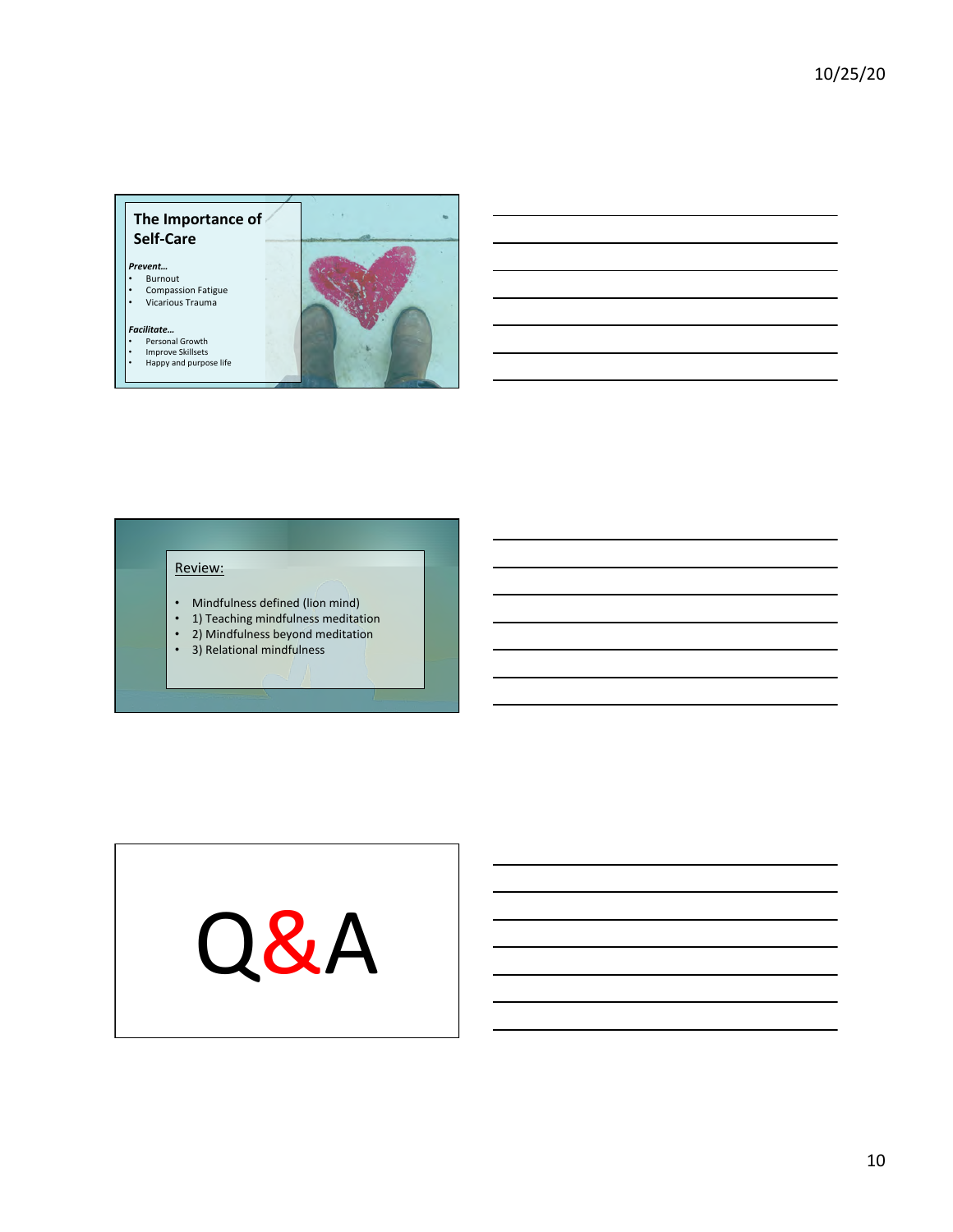• Question: How do I continuously improve my skills at mindfulnessbased substance abuse work?





# CE Credentials

- American Psychological Association (APA)
- Association of Social Work Boards (ASWB)
- National Association of Alcoholism and Drug Abuse Counselors (NAADAAC)